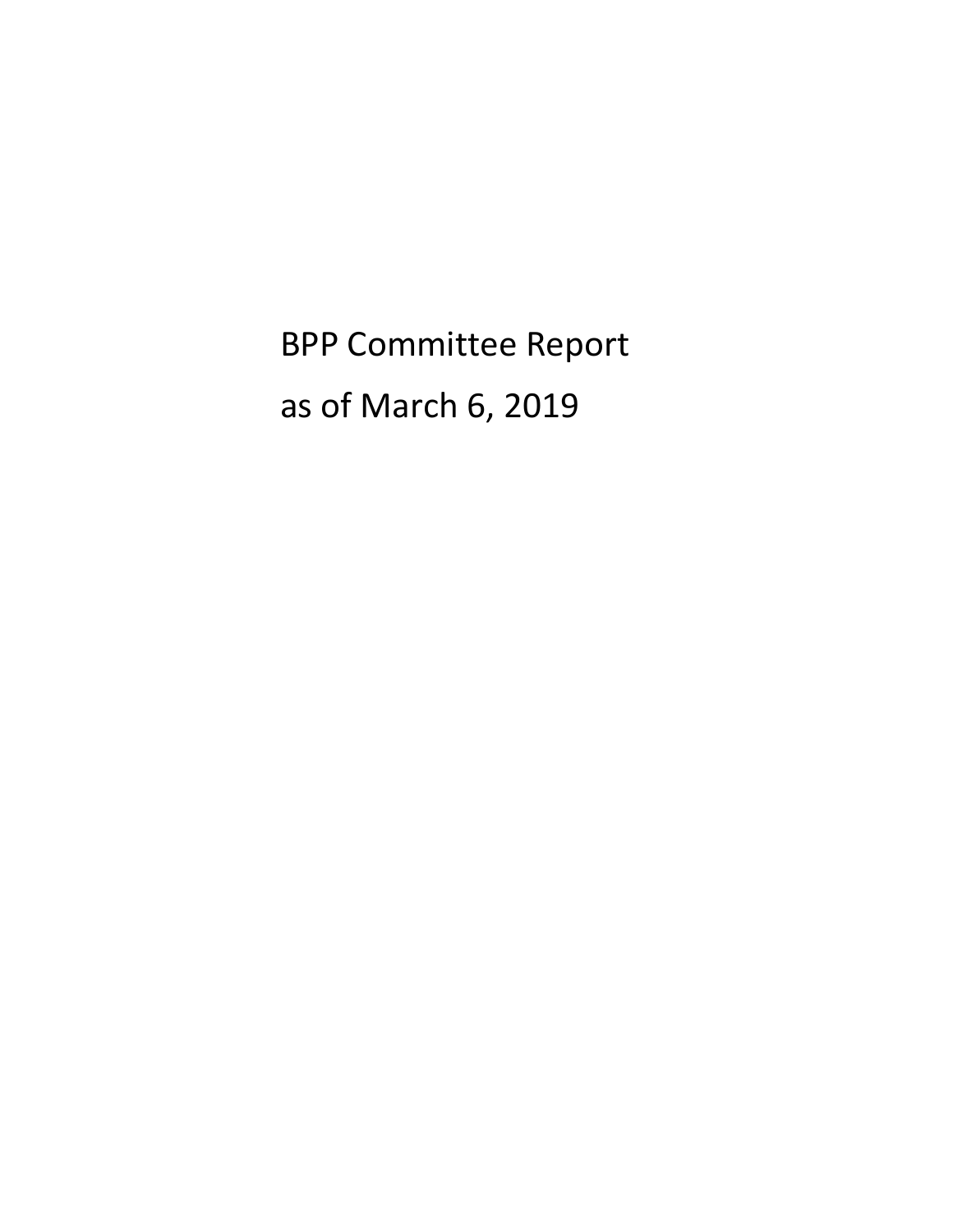# Putnam County Better Place Plan FY19 Budget

| Revenues                  |                                       | Original budget | Forecasted |
|---------------------------|---------------------------------------|-----------------|------------|
|                           | LOCAL INFRASTRUCTURE SURTAX           | 6,113,591       | 6,150,000  |
|                           | <b>INTEREST - CAPITAL CITY BANK</b>   | 50,000          | 100,000    |
|                           | <b>BALANCE FORWARD-CASH-REGULAR</b>   | 6,100,000       | 6,311,437  |
| <b>Total Revenues</b>     |                                       | 12,263,591      | 12,561,437 |
| Expenditures              |                                       | original        | as amended |
| 301-2110-519.64-01        | AS400                                 | 50,000          | 50,000     |
| 301-2110-521.64-01        | <b>SHERIFF</b>                        | 97,665          | 97,665     |
| 301-2110-581.91-09        | <b>BUDGET TRANSFER-REG WATER FUND</b> | 650,000         | 695,250    |
| 301-2110-581.91-25        | TRF-ROAD PROJECTS FUND (Drainage)     | 85,800          | 85,800     |
| 301-3290-522.64-01        | <b>Fire Trucks</b>                    | 1,200,000       | 1,200,000  |
| 301-3445-529.62-01        | <b>ANIMAL SHELTER</b>                 | 750,000         | 750,000    |
| 301-4101-541.64-01        | PUBLIC WORKS EQUIPMENT                | 297,000         | 297,000    |
| 301-4101-541.68-72        | <b>ROAD WORK NEAR GP</b>              | 270,000         | 270,000    |
| 301-4101-541.68-75        | Dirt to Pave                          | 4,500,000       | 4,500,000  |
| 301-4101-541.68-82        | Drainage                              | 177,052         | 177,052    |
| 301-4101-541.68-83        | Drainage                              | 113,530         | 113,530    |
| 301-4101-541.68-85        | <b>Bridge</b>                         | 17,500          | 17,500     |
| 301-5105-526.64-01        | PUBLIC SAFETY EQUIPMENT               | 805,908         | 805,908    |
| 301-6101-572.62-01        | PARK/LIBRARY/FAIRGROUND PROJECTS      | 275,000         | 242,443    |
| 301-6101-572.64-01        | Parks/Rec Equipment                   | 0               | 32,557     |
| 301-8113-581.91-45        | Transfer to GF-Veteran's Park         | 455,625         | 455,625    |
| 301-8113-581.91-60        | <b>BUDGET TRANSFER-JAIL DEBT</b>      | 872,520         | 872,520    |
| 301-2110-598.99-01        | RESERVE FOR CONT-REGULAR              | 545,991         | 500,741    |
| 301-2110-598.99-50        | RESERVE FOR FUTURE DEBT (405 FD)      | 1,100,000       | 1,100,000  |
| <b>Total Expenditures</b> |                                       | 12,263,591      | 12,263,591 |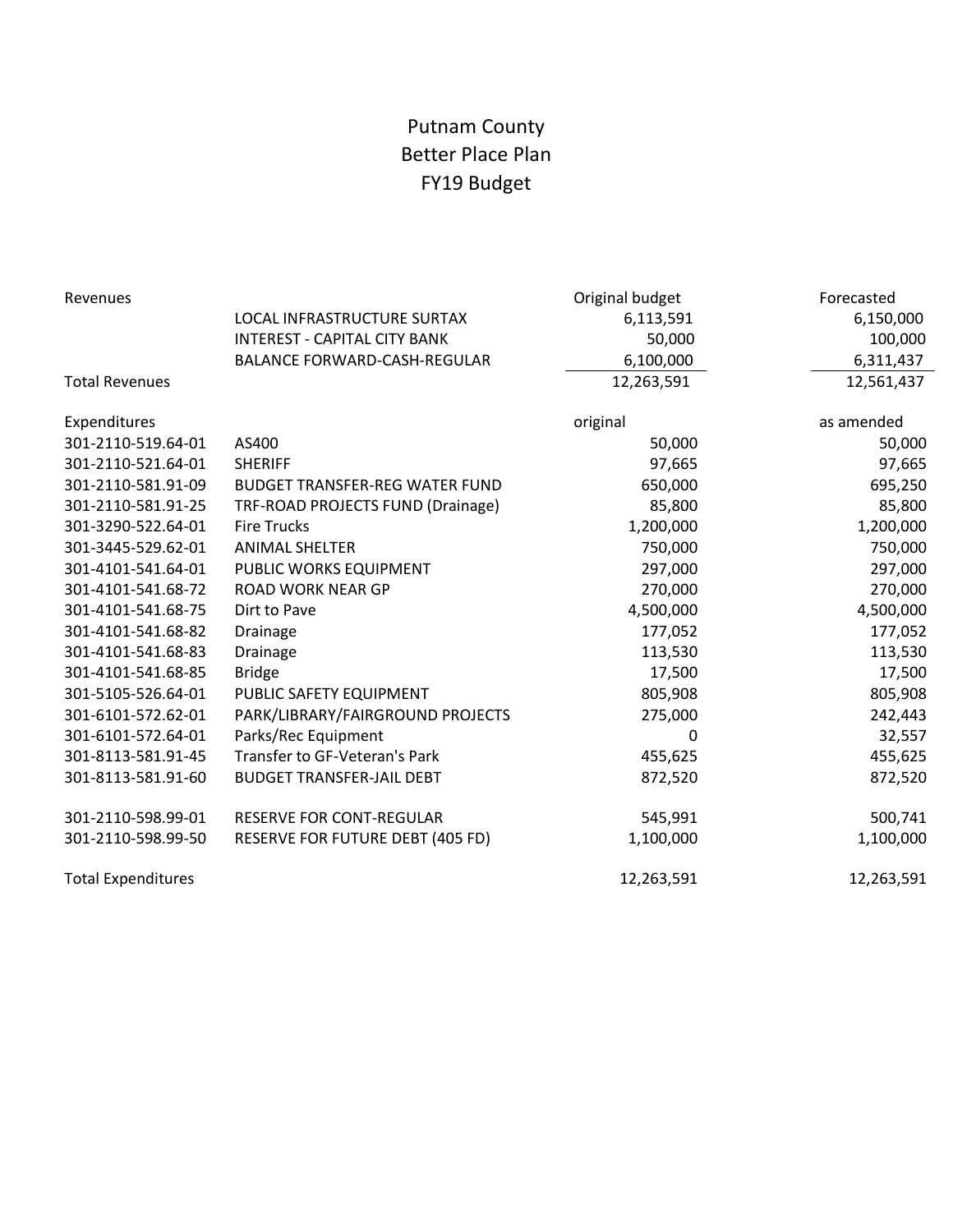## FY 2002-03 TO FY 2013-14

| 46,497,175.13 |                 | Surtax Distributions - January 2003 thru September 2014 |
|---------------|-----------------|---------------------------------------------------------|
| 229.515.48    | <b>FY TOTAL</b> | Interest Earned - April 2003 thru September 2014        |
| 7.702.655.34  | 54,429,345.95   | <b>Surtax Pool Quarterly Distributions</b>              |

## FY 2014-15

| 4.099.991.08 |              | Surtax Distributions - October 2014 thru September 2015 (12) |
|--------------|--------------|--------------------------------------------------------------|
| 17.444.33    | FY TOTAL     | Interest Earned - October 2014 thru September 2015           |
| 1.015.226.77 | 5.132.662.18 | Surtax Pool Quarterly Distributions (4)                      |

### FY 2015-16

| 4.317.584.69 |                 | Surtax Distributions - October 2015 thru September 2016 (12) |
|--------------|-----------------|--------------------------------------------------------------|
| 28.825.68    | <b>FY TOTAL</b> | Interest Earned - October 2015 thru September 2016           |
| 0.046.565.70 | 5.392.976.07    | Surtax Pool Quarterly Distributions (4)                      |

### FY 2016-17

| 4.494.255.56   |                 | Surtax Distributions - October 2016 thru September 2017 (12) |
|----------------|-----------------|--------------------------------------------------------------|
| 58.542.95      | <b>FY TOTAL</b> | Interest Earned - October 2016 thru September 2017           |
| 1.115.300.66 → | 5,668,099.17    | Surtax Pool Quarterly Distributions (4)                      |

| FY 2017-18   |                 |                                                              |  |  |  |  |
|--------------|-----------------|--------------------------------------------------------------|--|--|--|--|
| 4,816,106.96 |                 | Surtax Distributions - October 2017 thru September 2018 (12) |  |  |  |  |
| 98.930.30    | <b>FY TOTAL</b> | Interest Earned - October 2017 thru September 2018           |  |  |  |  |
| l.188.568.51 | 6.103.605.77    | Surtax Pool Quarterly Distributions (4)                      |  |  |  |  |

| FY 2018-19    |              |                                                                   |  |  |  |  |
|---------------|--------------|-------------------------------------------------------------------|--|--|--|--|
| 585,944.89, ا |              | Surtax Distributions - October 2018 thru September 2019 (4 of 12) |  |  |  |  |
| 53,321.79     | FY TOTAL     | Interest Earned - October 2018 thru September 2019                |  |  |  |  |
| 626,442.46    | 2,265,709.14 | Surtax Pool Quarterly Distributions (2 of 4)                      |  |  |  |  |
|               |              |                                                                   |  |  |  |  |
| 86,798.13     |              | Miscellaneous Revenue received to date (FY2006)                   |  |  |  |  |
|               |              |                                                                   |  |  |  |  |
| 13,500,000.00 |              | Other Financing Sources - Debt Proceeds received to date.         |  |  |  |  |
|               |              |                                                                   |  |  |  |  |

| 92,579,196.41 | <b>TOTAL</b> |
|---------------|--------------|
|               |              |

**REVENUES AND FINANCING SOURCES RECEIVED TO DATE**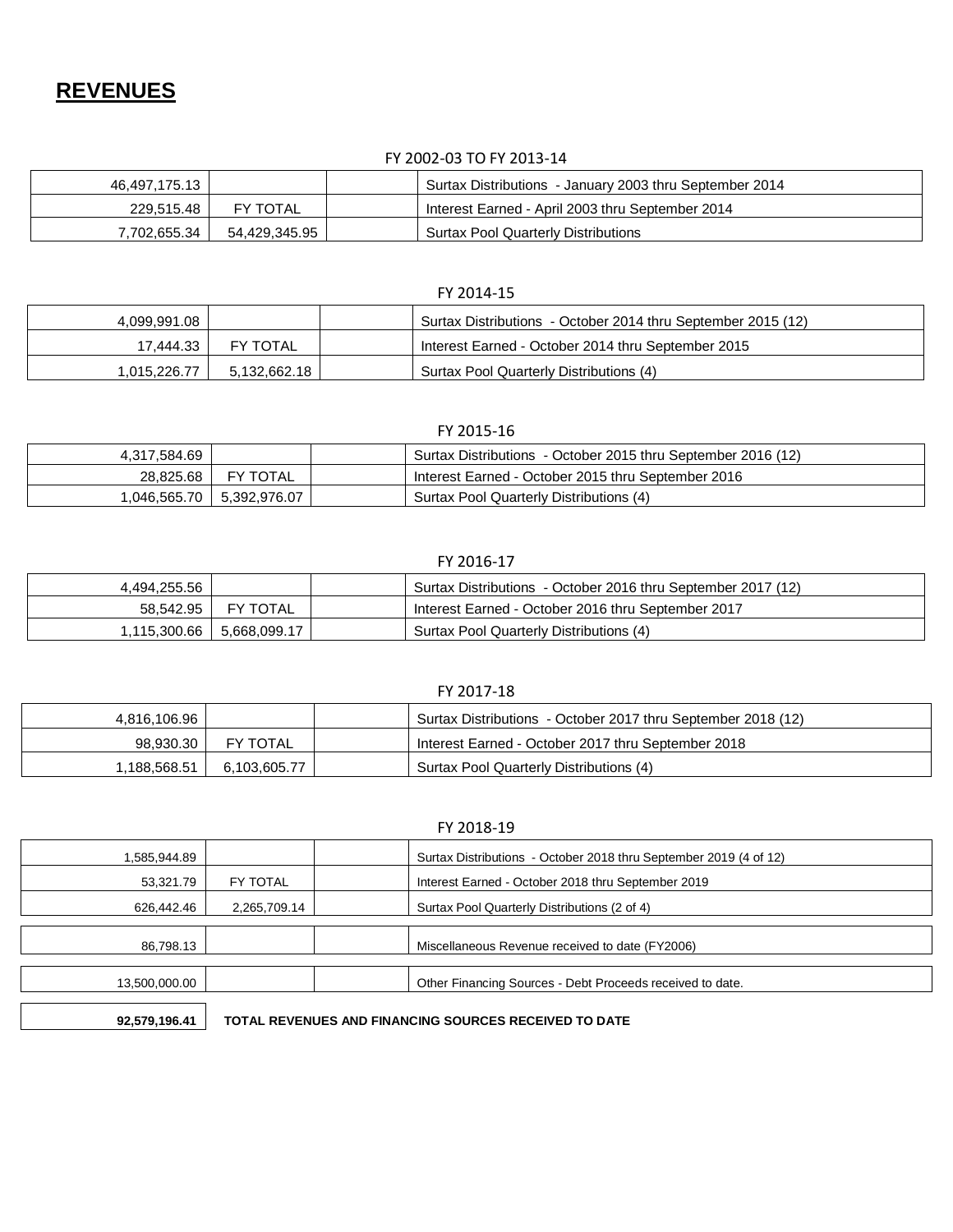# **PROJECTS - COMMITMENTS/EXPENDITURES**

| EXPEND.        |  |
|----------------|--|
| <b>TO DATE</b> |  |

| \$<br>66,319,997 | Paving, Resurfacing, Widening and or Turn Lanes, Drainage, Bridges, RRs |
|------------------|-------------------------------------------------------------------------|
| 5,890,000        | Transfer to Regional Water/Wastewater Fund                              |
| 2,467,238        | <b>Business Park Infrastructure/Shell Bldg</b>                          |
| 2,544,850        | Jail Debt Service                                                       |
| 1,930,355        | <b>Emergency Operations Center</b>                                      |
| 1,901,945        | Public Works Equipment                                                  |
| 1,439,322        | <b>Emergency Communications</b>                                         |
| 956,030          | <b>Community Centers</b>                                                |
| 1,395,886        | Public Safety Equip/Fire & Ambulance                                    |
| 492,697          | Parks & Rec Improvements                                                |
| 495,906          | Fairgrounds Improvements                                                |
| 304,125          | <b>Voter Machines</b>                                                   |
| 411,947          | Fiber Infrastructure                                                    |
| 98,490           | Health Dept Bldg Expansion                                              |
| 82,121           | Library Improvements                                                    |
| 22,335           | Law Enforcement Equip                                                   |
| 9,756            | <b>Animal Shelter</b>                                                   |
|                  |                                                                         |
|                  |                                                                         |

**\$ 86,762,999 TOTAL EXPENDITURES TO DATE**

**\$ 5,816,198 CASH (and Investments) ON HAND net of any Accounts Payable**

| <b>Row Labels</b>          | <b>Sum of Total</b><br><b>Expenditures</b> |
|----------------------------|--------------------------------------------|
| Economic                   |                                            |
| Dev/Infrastructure         | 9,216,718                                  |
| <b>Public Safety</b>       | 7,745,119                                  |
| Recreation/Quality of Life | 1,579,221                                  |
| Roads/Drainage             | 68,221,941                                 |
| <b>Grand Total</b>         | 86,762,999                                 |
|                            |                                            |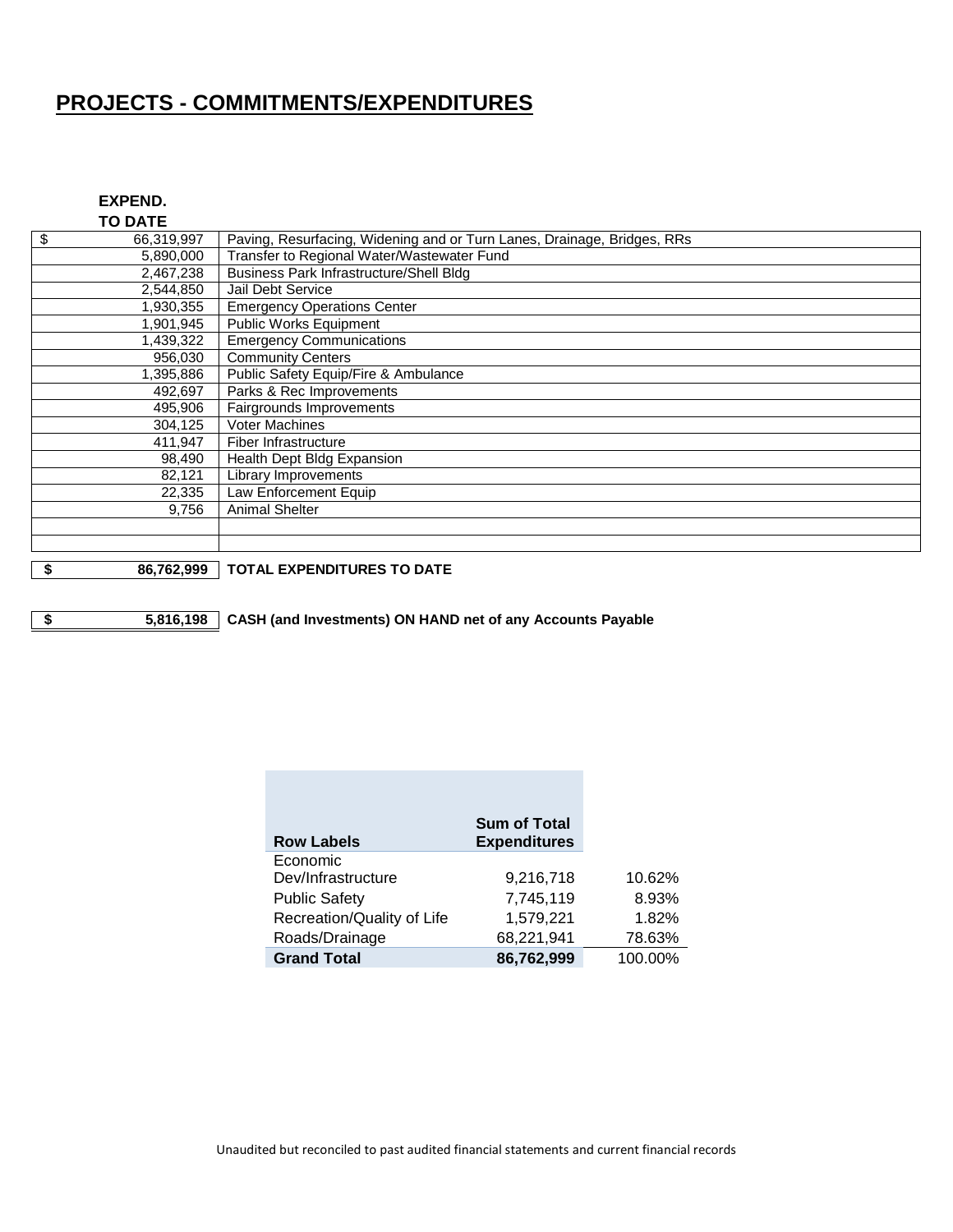#### **Putnam County, Florida, Board of Commissioners Better Place Plan Projects - Fund #301**

#### **As of March 6, 2018 UNAUDITED - BUT RECONCILED TO HISTORICAL AUDITED FINANCIAL STATEMENTS**

| G/L Acct. No.  | category                       | <b>Project Title</b>                          | Commitment    | 2003-2014<br><b>Expenditures</b> | 2015<br><b>Expenditures</b> | 2016<br><b>Expenditures</b> | 2017<br><b>Expenditures</b> | 2018<br><b>Expenditures</b> | 2019<br><b>Expenditures</b> | Total<br><b>Expenditures</b> | Encumb. |
|----------------|--------------------------------|-----------------------------------------------|---------------|----------------------------------|-----------------------------|-----------------------------|-----------------------------|-----------------------------|-----------------------------|------------------------------|---------|
|                |                                | <b>Resurface Cty Paved</b>                    |               |                                  |                             |                             |                             |                             |                             |                              |         |
| 03-2003-007A   | Roads/Drainage                 | Rds.-Ph I<br><b>Resurface Cty Paved</b>       | (343,940)     | 343,939.95                       |                             |                             |                             |                             |                             | 343,939.95                   |         |
| 03-2003-007B   | Roads/Drainage                 | Rds.-Ph II<br>Sportsman Harbor                | (726, 942)    | 726,942.00                       |                             |                             |                             |                             |                             | 726,942.00                   |         |
| 03-2003-015    | Roads/Drainage                 | Rd. resurface                                 | (69, 488)     | 69,487.95                        |                             |                             |                             |                             |                             | 69,487.95                    |         |
| 2110-519.63-01 | Recreation/Qua<br>lity of Life | Interlachen Comm<br>Ctr-Bldg/Plmbg Imp        | (14, 350)     | 10,000.00                        | 4,350.00                    |                             |                             |                             |                             | 14,350.00                    |         |
| 2110-521.64-01 | <b>Public Safety</b>           | <b>Law Enforcement</b><br>Equipment           | (22, 335)     |                                  |                             |                             |                             | 22,335.00                   |                             | 22,335.00                    |         |
| 2110-525.62-05 | <b>Public Safety</b>           | Emergency<br><b>Operations Center</b>         | (1,930,355)   | 1,930,354.86                     |                             |                             |                             |                             |                             | 1,930,354.86                 |         |
| 2110-529.63-02 | <b>Public Safety</b>           | <b>Emergency Comm.</b><br><b>Towers</b>       | (357, 580)    | 357,580.00                       |                             |                             |                             |                             |                             | 357,580.00                   |         |
| 2110-541.63-04 | Roads/Drainage                 | BPP007-Road<br><b>Resurfacing FY 07</b>       | (1,356,010)   | 1,356,010.00                     |                             |                             |                             |                             |                             | 1,356,010.00                 |         |
| 2110-541.63-16 | Roads/Drainage                 | CR 309 -<br>Resurface/Widen                   | (782, 215)    | 782,214.52                       |                             |                             |                             |                             |                             | 782,214.52                   |         |
| 2110-541.63-18 | Roads/Drainage                 | <b>Road Resurfacing/FY</b><br>05-06           | (2,433,769)   | 2,433,769.31                     |                             |                             |                             |                             |                             | 2,433,769.31                 |         |
| 2110-541.63-24 | Roads/Drainage                 | Ashley St./Rutledge<br><b>Rd Paving</b>       | (693,508)     | 693,507.76                       |                             |                             |                             |                             |                             | 693,507.76                   |         |
| 2110-541.63-27 | Roads/Drainage                 | Road Paving Group<br>1A                       | (3,553,391)   | 3,553,390.79                     |                             |                             |                             |                             |                             | 3,553,390.79                 |         |
| 2110-541.63-28 | Roads/Drainage                 | <b>River Street</b><br>Resurfacing            | (32, 460)     | 32,460.24                        |                             |                             |                             |                             |                             | 32,460.24                    |         |
| 2110-541.63-29 | Roads/Drainage                 | <b>Road Paving Group</b><br>1B                | (1,409,118)   | 1,409,117.50                     |                             |                             |                             |                             |                             | 1,409,117.50                 |         |
| 2110-541.63-30 | Roads/Drainage                 | <b>Road Paving Group</b><br><b>1C</b>         | (690, 020)    | 690,019.99                       |                             |                             |                             |                             |                             | 690,019.99                   |         |
| 2110-541.63-31 | Roads/Drainage                 | <b>Road Paving Group</b><br><b>1D</b>         | (776, 790)    | 776,789.78                       |                             |                             |                             |                             |                             | 776,789.78                   |         |
| 2110-541.63-32 | Roads/Drainage                 | <b>Road Paving Group</b><br>1E                | (2,776,426)   | 2,776,425.59                     |                             |                             |                             |                             |                             | 2,776,425.59                 |         |
| 2110-541.63-33 | Roads/Drainage                 | <b>Road Paving Group</b><br>1F                | (1,930,559)   | 1,930,559.32                     |                             |                             |                             |                             |                             | 1,930,559.32                 |         |
| 2110-541.63-34 | Roads/Drainage                 | <b>Road Paving Group</b><br>1G                | (926, 240)    | 926,240.29                       |                             |                             |                             |                             |                             | 926,240.29                   |         |
| 2110-541.63-35 | Roads/Drainage                 | <b>Road Paving Group</b><br>1H                | (1,054,779)   | 1,054,778.67                     |                             |                             |                             |                             |                             | 1,054,778.67                 |         |
| 2110-541.63-36 | Roads/Drainage                 | <b>Road Paving Group</b><br>11                | (989, 986)    | 989,985.60                       |                             |                             |                             |                             |                             | 989,985.60                   |         |
| 2110-541.63-37 | Roads/Drainage                 | <b>Road Paving Group</b><br>1K                | (597, 907)    | 597,906.56                       |                             |                             |                             |                             |                             | 597,906.56                   |         |
| 2110-541.63-38 | Roads/Drainage                 | <b>Road Paving Group</b><br>1L                | (453, 039)    | 453,038.55                       |                             |                             |                             |                             |                             | 453,038.55                   |         |
| 2110-541.63-42 | Roads/Drainage                 | FDOT07-SCRAP-<br><b>CR308</b>                 | (939, 827)    | 939,827.00                       |                             |                             |                             |                             |                             | 939,827.00                   |         |
| 2110-541.63-45 | Roads/Drainage                 | FDOT08-CR309-<br>Phase 2                      | (82,066)      | 82,065.55                        |                             |                             |                             |                             |                             | 82,065.55                    |         |
| 2110-541.63-52 | Roads/Drainage                 | <b>Road Paving Group</b><br><b>1M</b>         | (151, 556)    | 151,556.26                       |                             |                             |                             |                             |                             | 151,556.26                   |         |
| 2110-541.63-53 | Roads/Drainage                 | Road Paving Group<br><b>1N</b>                | (542, 922)    | 542,922.04                       |                             |                             |                             |                             |                             | 542,922.04                   |         |
| 2110-541.63-54 | Roads/Drainage                 | <b>Road Paving Group</b><br>1P                | (4,997,731)   | 4,997,730.73                     |                             |                             |                             |                             |                             | 4,997,730.73                 |         |
| 2110-541.63-55 | Roads/Drainage                 | <b>Road Paving Group</b><br>1Q                | (1, 160, 143) | 1,160,143.05                     |                             |                             |                             |                             |                             | 1,160,143.05                 |         |
| 2110-541.63-56 | Roads/Drainage                 | <b>Road Paving Group</b><br>$1\mathrm{R}$     | (131, 546)    | 131,545.91                       |                             |                             |                             |                             |                             | 131,545.91                   |         |
| 2110-541.63-57 | Roads/Drainage                 | CR 315 - Widening<br>(in-house)               | (89, 124)     | 89,124.40                        |                             |                             |                             |                             |                             | 89,124.40                    |         |
| 2110-541.63-58 | Roads/Drainage                 | CR 309C -<br>Widening/Improve.                | (380, 924)    | 380,924.00                       |                             |                             |                             |                             |                             | 380,924.00                   |         |
| 2110-541.63-59 | Roads/Drainage                 | BPP006-Marvin<br><b>Jones Road</b>            | (24, 700)     | 24,700.02                        |                             |                             |                             |                             |                             | 24,700.02                    |         |
| 2110-541.63-60 | Roads/Drainage                 | BPP006-Beecher<br>Springs Rd.                 | (858, 869)    | 858,868.84                       |                             |                             |                             |                             |                             | 858,868.84                   |         |
| 2110-541.63-62 | Roads/Drainage                 | FDOT10-SCOP-<br>Yelvington Rd.                | (34, 704)     | 34,703.67                        |                             |                             |                             |                             |                             | 34,703.67                    |         |
| 2110-541.64-01 | Roads/Drainage                 | <b>Drainage Crew</b><br>Equipment             | (239, 074)    | 239,073.85                       |                             |                             |                             |                             |                             | 239,073.85                   |         |
| 2110-541.64-01 | Roads/Drainage                 | Equipment<br>purchases-<br>roads/bridges      | (127, 521)    | 127,520.70                       |                             |                             |                             |                             |                             | 127,520.70                   |         |
| 2110-541.67-06 | Roads/Drainage                 | <b>Roddy Road Outfall</b><br>Project          | (28, 125)     | 28,124.79                        |                             |                             |                             |                             |                             | 28,124.79                    |         |
| 2110-541.68-02 | Roads/Drainage                 | FDOT06-SCRAP-<br><b>Bardin Road</b>           | (224, 472)    | 224,471.81                       |                             |                             |                             |                             |                             | 224,471.81                   |         |
| 2110-541.68-04 | Roads/Drainage                 | <b>BPP06-Davis Lake</b><br><b>Road Paving</b> | (412, 637)    | 412,636.90                       |                             |                             |                             |                             |                             | 412,636.90                   |         |
| 2110-541.68-08 | Roads/Drainage                 | <b>BPP06-Shaggy Lane</b><br>Paving            | (317, 755)    | 317,755.30                       |                             |                             |                             |                             |                             | 317,755.30                   |         |
|                |                                |                                               |               |                                  |                             |                             |                             |                             |                             |                              |         |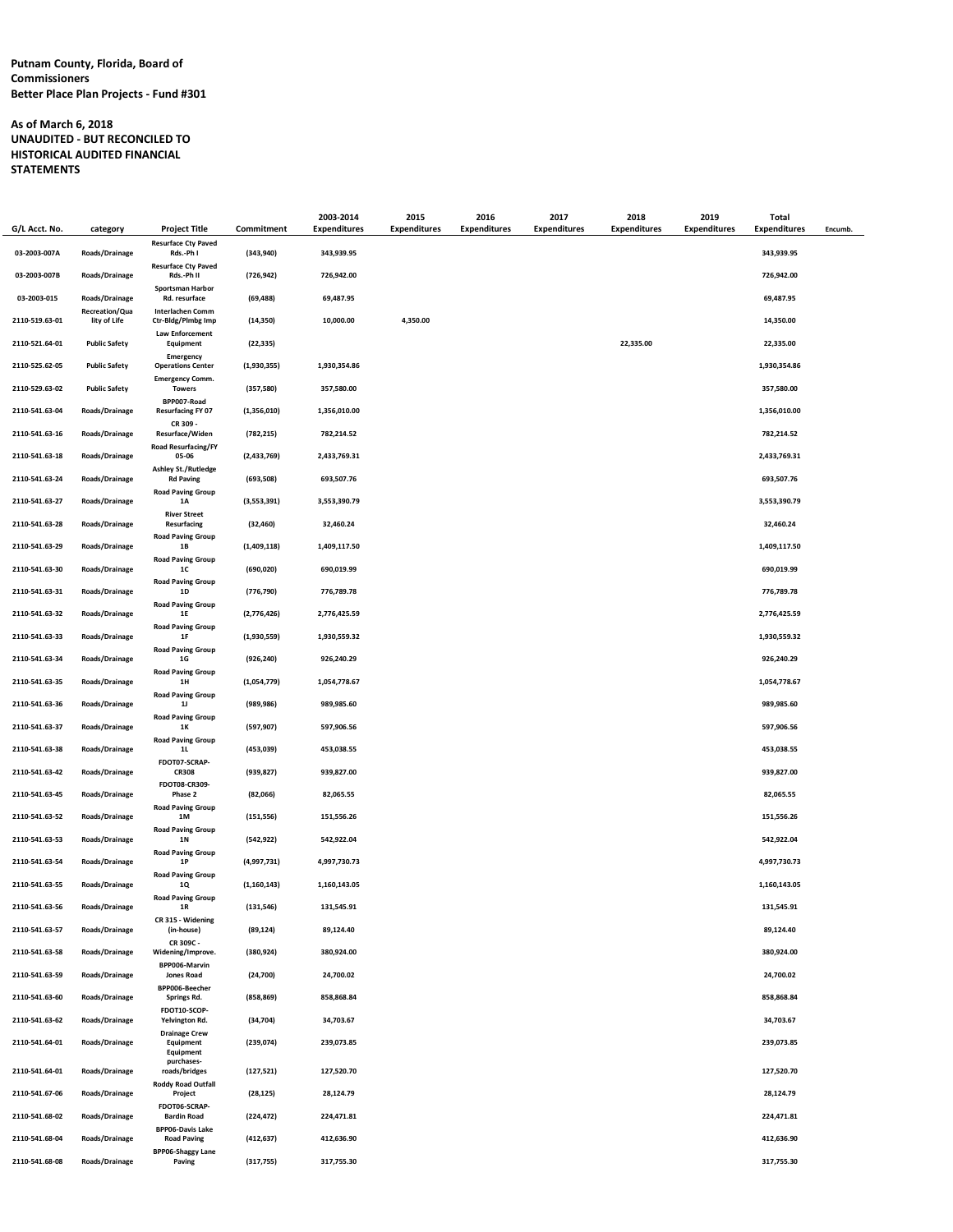|                |                                | <b>BPP07-Lake Serena</b>                                          |              |                          |              |              |              |              |            |               |
|----------------|--------------------------------|-------------------------------------------------------------------|--------------|--------------------------|--------------|--------------|--------------|--------------|------------|---------------|
| 2110-541.68-09 | Roads/Drainage                 | Drive                                                             | (243, 734)   | 243,734.00               |              |              |              |              |            | 243,734.00    |
| 2110-541.68-11 | Roads/Drainage                 | <b>Palmer Sawmill</b><br>Paving                                   | (60,000)     | 60,000.00                |              |              |              |              |            | 60,000.00     |
|                |                                | <b>BPP07-West Tocoi,</b>                                          |              |                          |              |              |              |              |            |               |
| 2110-541.68-12 | Roads/Drainage                 | <b>Phase II-Paving</b><br><b>Pleasant Street</b>                  | (504, 367)   | 504,367.00               |              |              |              |              |            | 504,367.00    |
| 2110-541.68-14 | Roads/Drainage                 | Paving<br><b>Sisco Dirt Road</b>                                  | (146, 712)   | 146,712.28               |              |              |              |              |            | 146,712.28    |
| 2110-541.68-15 | Roads/Drainage                 | <b>Paving Project</b><br>Kelly                                    | (566, 766)   | 566,765.62               |              |              |              |              |            | 566,765.62    |
| 2110-541.68-16 | Roads/Drainage                 | Smith/Gail/Peoples<br>Paving<br>Tropic/Palmway                    | (366, 858)   | 366,858.32               |              |              |              |              |            | 366,858.32    |
| 2110-541.68-17 | Roads/Drainage                 | <b>Paving Project</b>                                             | (141, 582)   | 141,581.56               |              |              |              |              |            | 141,581.56    |
| 2110-541.68-21 | Roads/Drainage                 | STJMOO-St. John-<br>Moody Turn Ln                                 | (101,092)    | 101,091.77               |              |              |              |              |            | 101,091.77    |
| 2110-541.68-24 | Roads/Drainage                 | <b>Drayton Island</b><br>Paving                                   | (24, 026)    | 24,026.00                |              |              |              |              |            | 24,026.00     |
| 2110-541.68-25 | Roads/Drainage                 | <b>Floridian Club Road</b><br>Paving                              | (1,936)      | 1,936.00                 |              |              |              |              |            | 1,936.00      |
| 2110-541.68-26 | Roads/Drainage                 | <b>Crescent City Library</b><br>Parking                           | (20, 631)    | 20,631.33                |              |              |              |              |            | 20,631.33     |
| 2110-541.68-39 | Roads/Drainage                 | 2014/15 Road<br>Resurfacing (new)                                 | (1,751,456)  | 1,596,162.13             | 155,293.41   |              |              |              |            | 1,751,455.54  |
| 2110-541.68-46 | Roads/Drainage                 | <b>Industrial Park Road</b><br>Paving                             | (1,600,161)  | 1,600,161.22             |              |              |              |              |            | 1,600,161.22  |
| 2110-541.68-47 | Roads/Drainage                 | <b>East Pinellas Paving</b><br>Project                            | (112,793)    |                          | 112,793.15   |              |              |              |            | 112,793.15    |
| 2110-541.71-02 | Roads/Drainage                 | Principal - Loans                                                 | (13,500,000) | 8,175,000.00             | 1,385,000.00 | 1,450,000.00 | 1,505,000.00 | 985,000.00   |            | 13,500,000.00 |
| 2110-541.72-02 | Roads/Drainage                 | Interest - Loans<br><b>Other Debt Service</b>                     | (3,360,084)  | 2,937,931.09             | 193,179.49   | 136,083.63   | 76,058.04    | 16,831.39    |            | 3,360,083.64  |
| 2110-541.73-02 | Roads/Drainage                 | Costs                                                             | (15,000)     | 15,000.00                |              |              |              |              |            | 15,000.00     |
|                | Economic                       | <b>Business Park Shell</b><br>Building - to be                    |              |                          |              |              |              |              |            |               |
|                | Dev/Infrastruct                | reimb upon sale of                                                |              |                          |              |              |              |              |            |               |
| 2110-552.62-11 | ure                            | bldg                                                              | (2,467,238)  | 2,467,237.69             |              |              |              |              |            | 2,467,237.69  |
| 2110-552.81-42 | Roads/Drainage                 | <b>Transportation Hub</b><br><b>Health Dept.</b>                  | (20,000)     | 20,000.00                |              |              |              |              |            | 20,000.00     |
| 2110-562.62-07 | <b>Public Safety</b>           | <b>Building Expansion</b>                                         | (98,490)     | 98,490.00                |              |              |              |              |            | 98,490.00     |
| 2110-571.62-01 | Recreation/Qua<br>lity of Life | Interlachen Branch<br>Library Exp.                                | (82, 121)    | 82,120.67                |              |              |              |              |            | 82,120.67     |
| 2110-572.61-02 | Recreation/Qua<br>lity of Life | <b>Triangle Recreation</b><br>Fac. Exp.                           | (400, 749)   | 400,748.52               |              |              |              |              |            | 400,748.52    |
| 2110-572.62-06 | Recreation/Qua<br>lity of Life | <b>Restrooms - Triangle</b><br>Park                               | (17, 262)    | 17,262.00                |              |              |              |              |            | 17,262.00     |
| 2110-572.63-04 | Recreation/Qua<br>lity of Life | <b>Francis Recreation</b><br>Fac. Impr.                           | (30,000)     | 30,000.00                |              |              |              |              |            | 30,000.00     |
| 2110-575.62-02 | Recreation/Qua<br>lity of Life | <b>Tilton Arena Roof</b><br>Replacement<br><b>Senior Citizens</b> | (48, 373)    | 48,372.96                |              |              |              |              |            | 48,372.96     |
| 2110-575.62-03 | Recreation/Qua<br>lity of Life | Center                                                            | (325, 612)   | 325,611.82               |              |              |              |              |            | 325,611.82    |
|                |                                | <b>Bostwick</b><br><b>Community Center -</b>                      |              |                          |              |              |              |              |            |               |
| 2110-575.62-04 | Recreation/Qua<br>lity of Life | net of \$83K ins<br>settlement                                    | (394, 318)   | 394,318.32               |              |              |              |              |            | 394,318.32    |
|                | Economic<br>Dev/Infrastruct    | <b>Fairgrounds</b>                                                |              |                          |              |              |              |              |            |               |
| 2110-575.63-99 | ure<br>Fronomic                | <b>Wastewater System</b>                                          | (65, 692)    | 65,692.08                |              |              |              |              |            | 65,692.08     |
|                | Dev/Infrastruct                | <b>Transfer to Regional</b>                                       |              |                          |              |              |              |              |            |               |
| 2110-581.91-09 | ure                            | <b>Water Fund</b><br><b>Transfer to Road</b>                      | (5,890,000)  | 2,500,000.00             | 500,000.00   | 590,000.00   | 550,000.00   | 1,100,000.00 | 650,000.00 | 5,890,000.00  |
| 2110-581.91-25 | Roads/Drainage<br>Economic     | Projects/Ferry<br><b>IT Fiber</b>                                 | (75, 512)    | 75,512.00                |              |              |              |              |            | 75,512.00     |
| 2551-519.64-01 | Dev/Infrastruct<br>ure         | Infrastructure<br>Project                                         | (411, 947)   |                          |              |              | 5,610.00     | 406,336.89   |            | 411,946.89    |
| 3290-522.64-01 | <b>Public Safety</b>           | <b>Fire Control</b><br>Equipment                                  | (32, 596)    |                          |              |              |              | 32,595.71    |            | 32,595.71     |
|                |                                |                                                                   |              |                          |              |              |              |              |            |               |
| 3445-529.62-12 | <b>Public Safety</b>           | <b>Animal Shelter</b>                                             | (9,756)      |                          |              |              |              | 9,680.50     | 75.00      | 9,755.50      |
|                | Economic                       | <b>Transfer to Capital</b>                                        |              |                          |              |              |              |              |            |               |
| 3991-581.91-18 | Dev/Infrastruct<br>ure         | Proj Fund - Fair<br><b>Authority Project</b>                      | (138, 177)   |                          | 138,177.00   |              |              |              |            | 138,177.00    |
|                |                                | <b>Communications Sys</b>                                         |              |                          |              |              |              |              |            |               |
| 3993-529.63-12 | <b>Public Safety</b>           | Phase 1<br><b>Road and Bridges</b>                                | (1,081,742)  |                          |              |              | 1,024,817.40 | 56,924.30    |            | 1,081,741.70  |
| 4101-541.64-01 | Roads/Drainage                 | Equipment<br><b>Drainage</b><br>Projects/Browns                   | (1,535,350)  |                          |              | 355,815.57   | 390,286.43   | 504,890.34   | 284,358.05 | 1,535,350.39  |
| 4101-541.67-04 | Roads/Drainage                 | Landing<br>2015-16 Road                                           | (87, 847)    | 87,847.43                |              |              |              |              |            | 87,847.43     |
| 4101-541.68-39 | Roads/Drainage                 | Resurfacing                                                       | (556, 858)   | $\sim$                   |              | 556,858.33   |              |              |            | 556,858.33    |
| 4101-541.68-43 | Roads/Drainage                 | <b>PSRDS-Paradise</b><br><b>Shores Road</b><br>Dirt-to-Pavement   | (41, 417)    | 41,417.00                |              |              |              |              |            | 41,417.00     |
| 4101-541.68-45 | Roads/Drainage                 | Projects-2013<br>Dirt-to-Pavement                                 | (1,264,773)  | 1,264,773.00             |              |              |              |              |            | 1,264,773.00  |
| 4101-541.68-56 | Roads/Drainage                 | Projects-2014/15<br>Dirt-to-Pavement                              | (1,564,635)  | 721,007.55               | 843,627.40   | (0.03)       |              |              |            | 1,564,634.92  |
| 4101-541.68-61 | Roads/Drainage                 | Projects-2015                                                     | (1,971,069)  |                          |              | 1,929,522.56 | 41,546.50    |              |            | 1,971,069.06  |
| 4101-541.68-62 | Roads/Drainage                 | St. Johns Riverside<br>Estates<br>Road                            | (94, 550)    |                          | 22,500.00    | 72,050.00    |              |              |            | 94,550.00     |
| 4101-541.68-64 | Roads/Drainage                 | Improvements/CR20<br>95                                           | (490, 848)   | $\overline{\phantom{a}}$ | 76,743.35    | 414,104.24   |              |              |            | 490,847.59    |

**another 45,250 needs to be transferred**